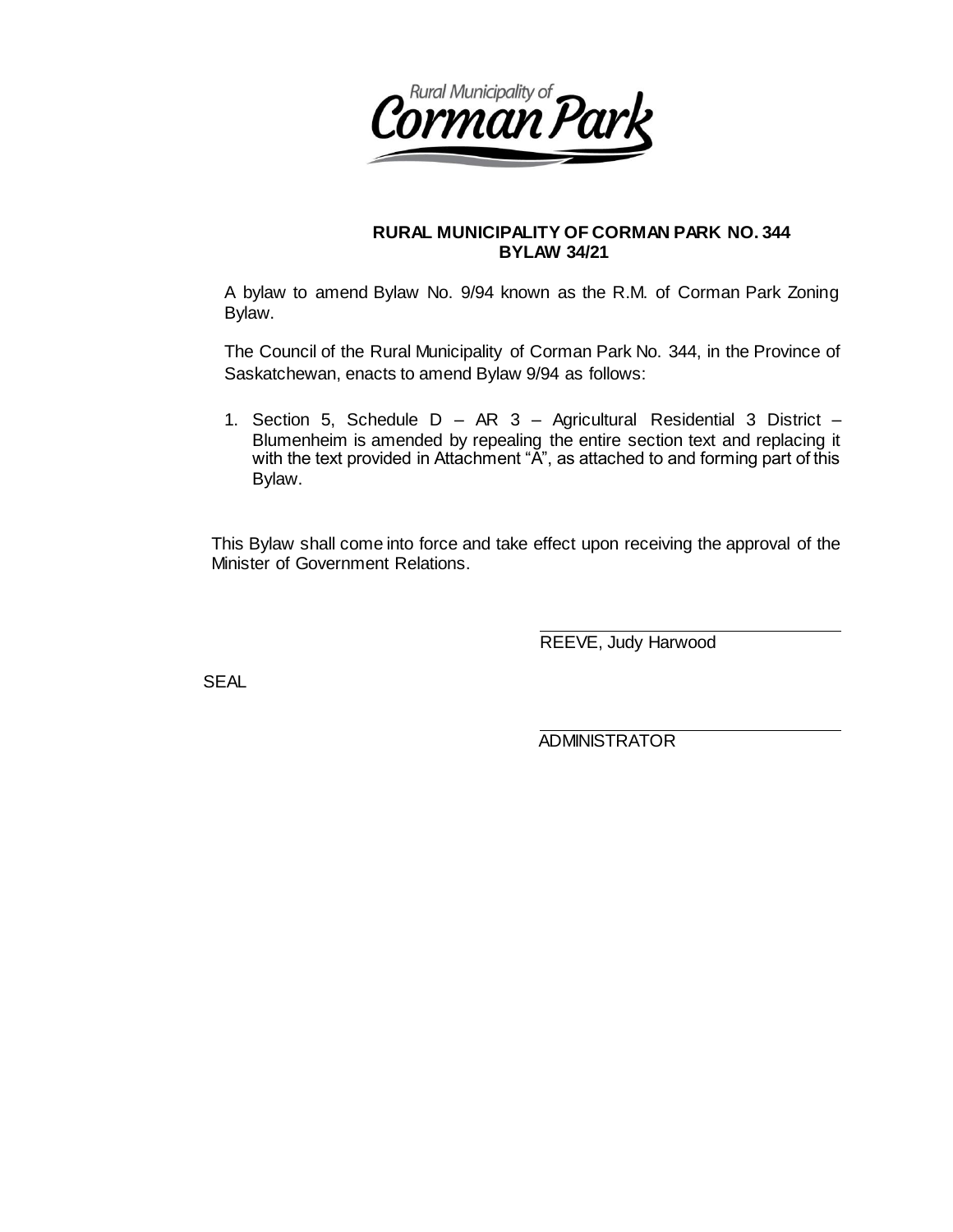# **SCHEDULE D – AR 3 – AGRICULTURAL RESIDENTIAL 3 DISTRICT – BLUMENHEIM**

## 1. INTENT OF THE AR 3 DISTRICT:

To accommodate agricultural residential development in the historic Mennonite Settlement of Blumenheim that compliments and retains its existing agricultural character.

## 2. PERMITTED USES:

- a) Agricultural Operation
- b) Home Occupation
- c) Intensive Agricultural Operation Horticulture
- d) Park
- e) Public Utilities
- f) Single Detached Country Residence

## 3. DISCRETIONARY USES:

- a) Agricultural Support Service
- b) Agricultural Tourism Use
- c) Bed and Breakfast Home
- d) Community Care Facility
- e) Community Facility
- f) Day Care Service
- g) Equestrian Facility
- h) Garden Suite
- i) Home Based Business
- j) Intensive Agricultural Operation Livestock
- k) Mobile Home as a country residence
- l) Secondary Suite
- m) Vacation Farm

## 3.1 DISCRETIONARY USE EVALUATION CRITERIA:

In addition to the discretionary use evaluation criteria contained in this Bylaw the following criteria shall also apply to this district:

- a) Consistency with and recognition of the character and scale of existing developments; and
- b) Compatibility with the purpose, character, scale and density of the zoning district and surrounding area.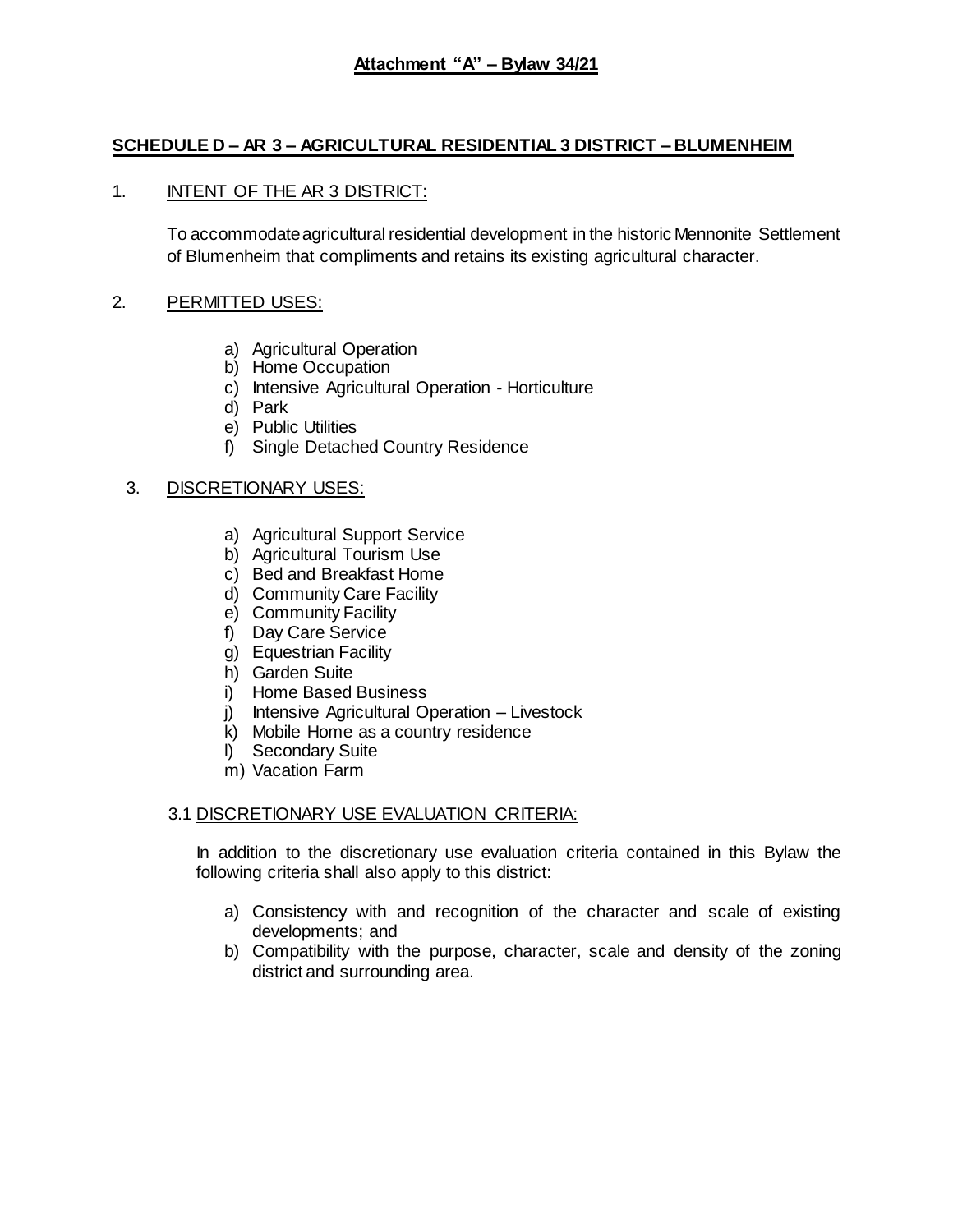### 4. SITE REGULATIONS:

In addition to the general provisions contained in this Bylaw the following regulations shall apply:

## 4.1 SUBDIVISION DENSITY:

- a) There shall be a maximum of one single severance subdivision from the following sites as shown on Blumenheim Subdivision Map attached to this Bylaw:
	- i. Parcel J, Plan 101514721, SE31.39.3;
	- ii. Parcel H, Plan 101526320, SE31.39.3;
	- iii. Parcel C, Plan 101514732, SE31.39.3;
	- iv. Parcel G, Plan 101514697, SE31.39.3;
	- v. Parcel I, Plan 101514721, SE31.39.3;
	- vi. Parcel D, Plan 101514732, SE31.39.3;
	- vii. Parcel F, Plan 101514697, SE31.39.3;
	- viii. Parcel B, Plan 101514710, SE31.39.3;
	- ix. LSDs 10 & 15, NE30.39.3; and
	- x. LSDs 9 & 16, NE30.39.3.

#### 4.2 SITE AREA REQUIREMENTS FOR SINGLE SEVERANCE SUBDIVISIONS:

- a) The minimum site area shall be 1 ha (2.47 acres).
- b) The maximum site area shall be 4.05 ha (10 acres).

## 4.3 SITE AREA REQUIREMENTS FOR AGRICULTURAL HOLDINGS:

- a) Remnant portions of existing agricultural holdings resulting from subdivision shall have no minimum or maximum site area.
- 4.4 SITE CONFIGURATION REQUIREMENTS:
	- a) The minimum site frontage shall be 30 metres (98.4 feet) excepting lots existing prior to the passing of this bylaw and lots required for Public Utilities.
	- b) Excepting LSDs 9 & 16 NE30.39.3, all single severance subdivisions shall front onto Township Road 395 or Township Road 400 (Neuhorst Road).

#### 5. DEVLOPMENT STANDARDS

## 5.1 GENERAL DEVELOPMENT STANDARDS

- a) Non-agricultural accessory buildings shall have a maximum floor area no greater in size than 1.5 times the floor area of the principal residence.
- b) Any accessory buildings containing animals shall be directed toward the rear of the site, located a minimum of 100 metres from the centerline of Township Road 395 and Township Road 400, and shall be kept back 100 metres from existing wells.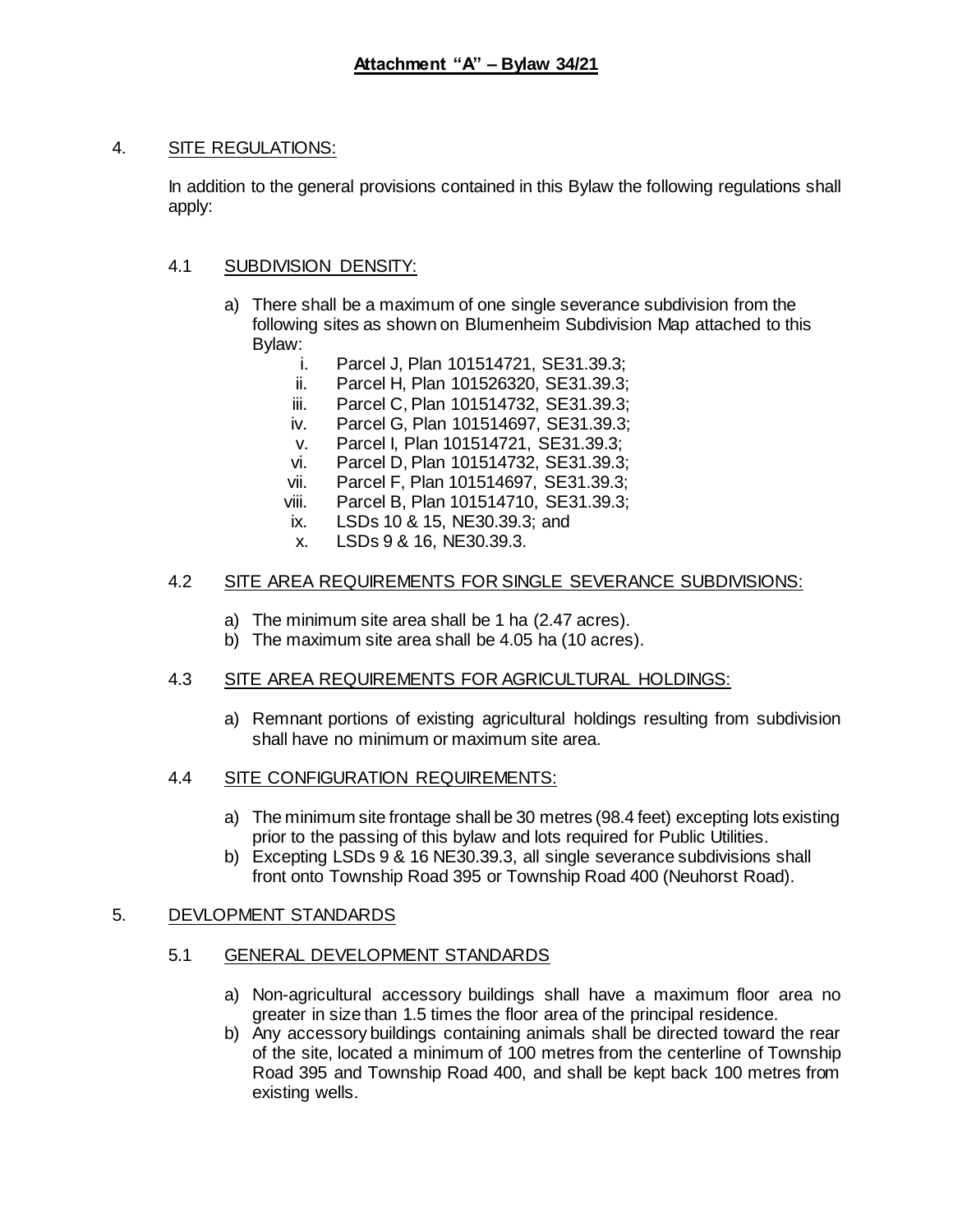## 5.2 INTENSIVE AGRICULTURAL OPERATION - LIVESTOCK

- a) An Intensive Agricultural Operation Livestock is limited to Parcel I, Plan 101514721, SE31.39.3.
- b) The maximum number of animal units for an Intensive Agricultural Operation Livestock is 300.
- c) The subdivision of a yard site for an existing single detached dwelling is exempt from observing the recommended separation distances from an Intensive Agricultural Operation - Livestock.

## 5.3 SETBACKS

Notwithstanding 5.1 b), the following setbacks shall apply:

- a) Front yards all new buildings shall be set back a minimum of 8 metres (26.2 ft) from the front site line.
- b) Side yards all buildings shall be set back a minimum of 3 metres (9.8 ft) from the side property line.
- c) Rear yards all buildings shall be set back a minimum of 3 metres (9.8 ft) from the rear property line.
- d) All new residences shall be located within 50 metres (164 ft) of the front site line.

## 5.4 BUILDING HEIGHT

a) The maximum building height shall be 10 metres (32.8 ft).

#### 6. SIGN REGULATIONS:

In addition to the General Regulations contained in this Bylaw, the following additional development standards shall apply to the placement or erection of signage within the AR 3 District:

| All uses excluding single detached<br>country residence, mobile home as a<br>country residence, garden suite,<br>secondary suite, home occupation<br>and home based business. | 1. One (1) non-illuminated<br>multi-faced free standing<br>sign shall be permitted per<br>building frontage not<br>exceeding a gross surface<br>area of $2 \text{ m}^2 (21.5 \text{ ft}^2)$ and a<br>height of $2.5$ m $(8.2$ ft).<br>2. Where a building maintains<br>direct exposure to more than<br>one public right-of-way, a<br>second free standing sign<br>shall be allowable following<br>the previous regulations. |
|-------------------------------------------------------------------------------------------------------------------------------------------------------------------------------|-----------------------------------------------------------------------------------------------------------------------------------------------------------------------------------------------------------------------------------------------------------------------------------------------------------------------------------------------------------------------------------------------------------------------------|
|-------------------------------------------------------------------------------------------------------------------------------------------------------------------------------|-----------------------------------------------------------------------------------------------------------------------------------------------------------------------------------------------------------------------------------------------------------------------------------------------------------------------------------------------------------------------------------------------------------------------------|